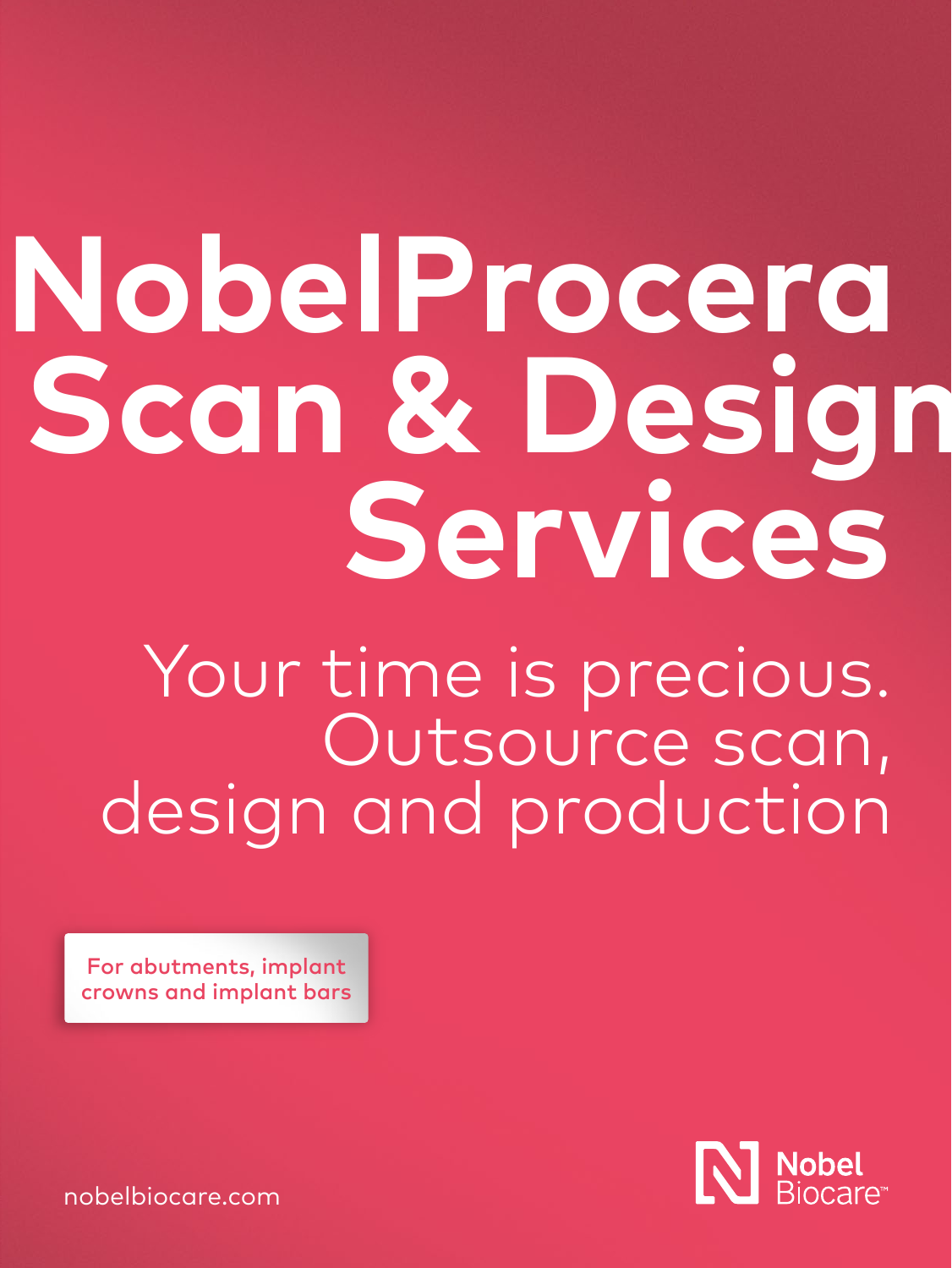# **Do what you do best – we'll do the rest NobelProcera Scan and Design Services**

Too much work? Looking for an easy access to leading abutments? A case with implant platforms you rarely get? New to implant bars? Whatever the reason, NobelProcera Services give you more time to focus on the work that provides the greatest return for your lab.

# **Enjoy peace of mind**

Providing the highest quality to your customers gives you peace of mind. Moreover, NobelProcera restorations activate lifetime warranty for implants, including implants not from Nobel Biocare.\*

# **Save time and build your business**

Save time by making your abutment orders easily online. The wide selection of supported implant platforms allows you to accept almost any case and to increase your case flow.

# **Invest in quality, not equipment**

Avoid expensive issues associated with production equipment, maintenance or stock. Instead, use our state-of-the-art production and get products with consistently high quality and precision of fit.

# **Getting started has never been easier**

We do the work for you, so you do not need to worry about CAD/CAM decisions and up-front investments. And our team of experts are there for you if questions arise.

"Many clients specifically ask for authentic manufacturer parts, so we are thankful to have both the design and milling completely done by Nobel Biocare." Mr Joseph M. Apap, CDT, MDT, US



"There are many advantages to outsourcing scan and design. One very important issue is that you don't have the cost of a scanner, scanner software and annual updates."

Mr Jerry Kaizer, B.S., CDT, US

All NobelProcera prosthetics are produced at NobelProcera's state-of-the art service center in Mahwah, NJ, US.



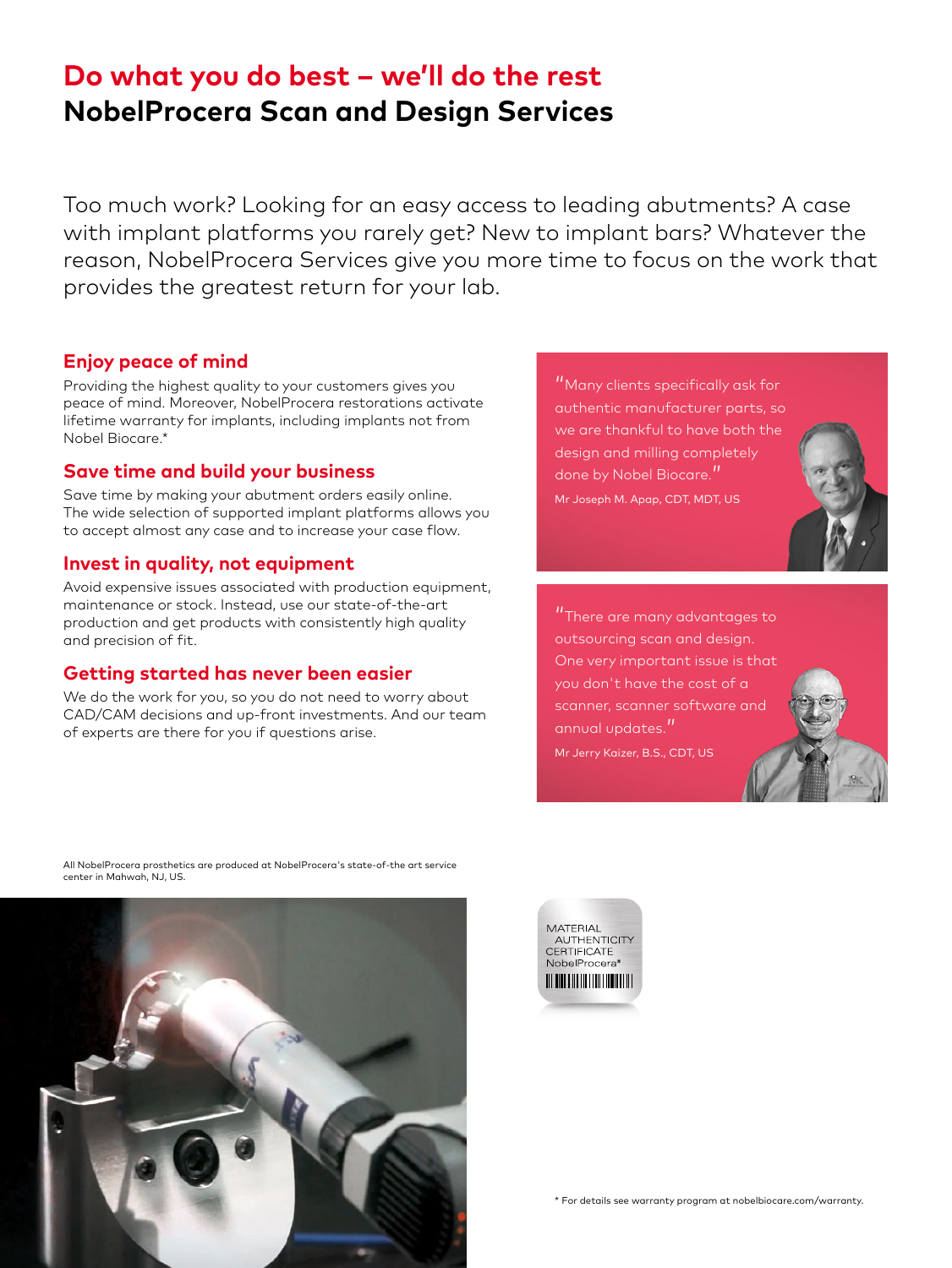# **Unrivaled prosthetics at your service**

# **Strong NobelProcera abutments**

Save time with angulated screw channel solutions and work efficiently with full-contour zirconia.

NobelProcera Implant Crowns and ASC Abutments are available on Nobel Biocare conical connection. NobelProcera abutments are also available on other implant platforms.

# **Enjoy the flexibility you need**

NobelProcera Implant Bars can be used for fixed and fixed-removable solutions at both implant and abutment level. Select any combination from more than 170 supported implant platforms. Choose from a wide variety of bar types, attachments and retentive elements.